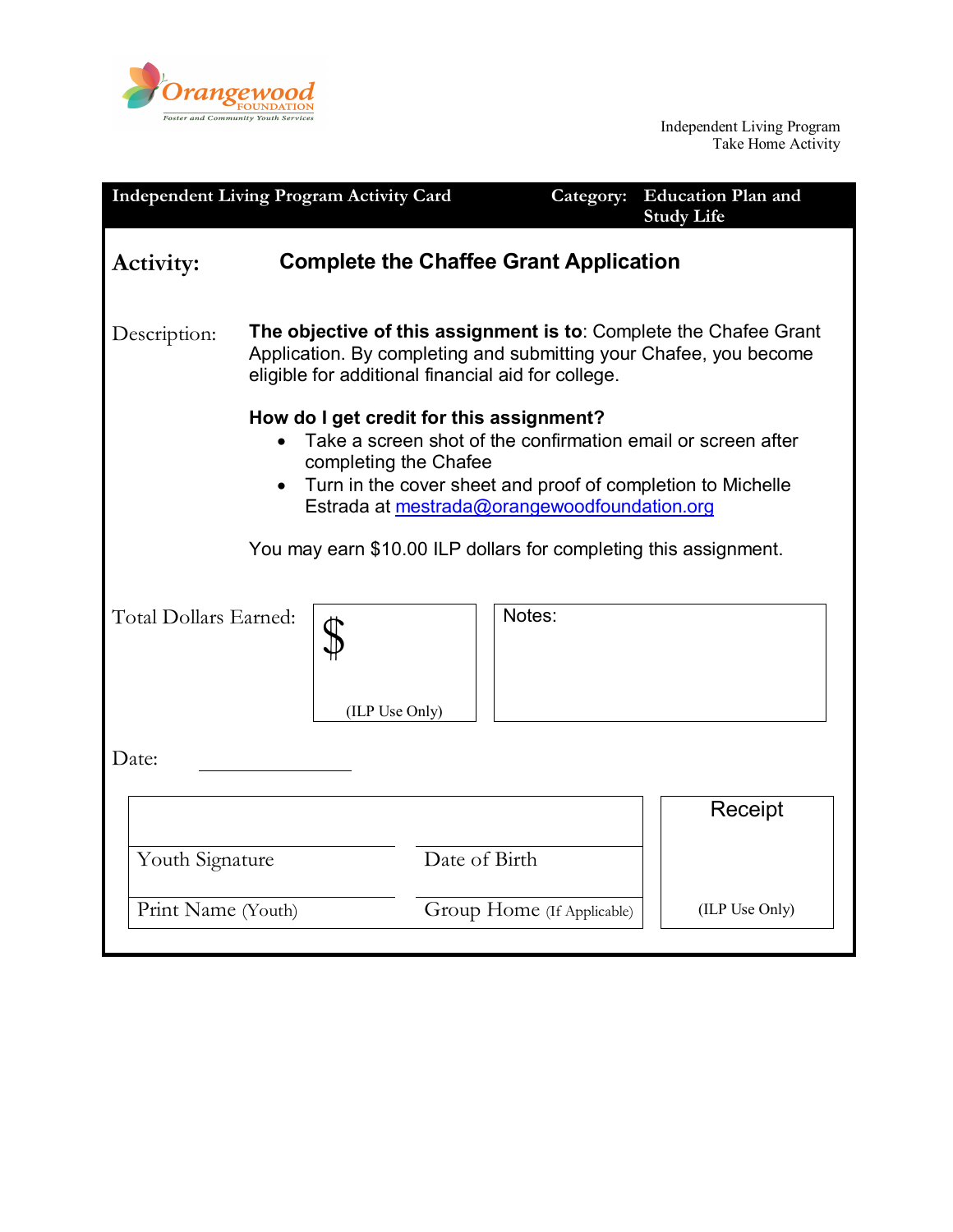

# **Complete the Chafee Grant Application**

#### **What is the Chaffee Anyway?**

If you are or were in foster care for at least one day, between the ages of 16 and 18, you may qualify for up to \$5,000 a year for career and technical training or college. You don't have to pay this money back. You may also be able to use your grant to help pay for child care, transportation and rent while you're in school. You can use your Chafee Grant at any eligible California college or university or career or technical school, as well as schools in other states

### **How do I qualify?**

To qualify, you must meet the following criteria:

- Be a current or former foster youth who was a ward of the court, living in foster care, for at least one day between the ages of 16 and 18.
- If you are/were in Kin-GAP, a non-related legal guardianship, or were adopted, you are eligible only if you were a dependent or ward of the court, living in foster care, for at least one day between the ages of 16 and 18.
- Have not reached your 26th birthday as of July 1st of the award year.
- Have not participated in the program for more than 5 years (whether or not consecutive).

#### **What do I need to do before I Apply?**

To be considered for a California Chafee Grant, you must complete the following:

- Submit the [Free Application for Federal Student Aid \(FAFSA\)](http://www.fafsa.ed.gov/) online; or
- If you do not have a Social Security Number (SSN), submit the [California Dream](https://dream.csac.ca.gov/)  [Act Application \(CADAA\)](https://dream.csac.ca.gov/) online.
- **Dream Act Id or Social Security Number is required to submit a Chafee Grant Application**